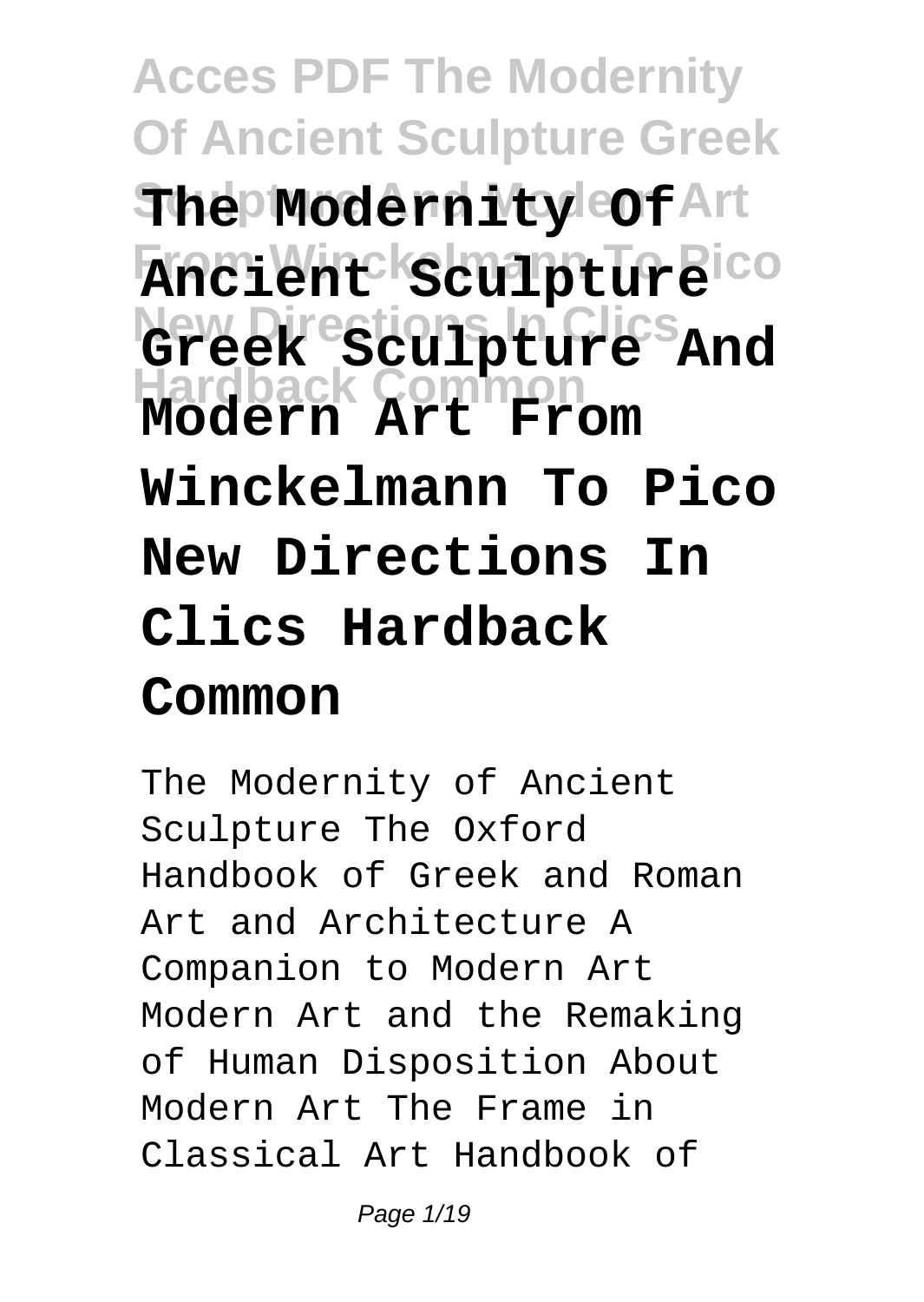Greek Sculpture Newlern Art Approaches to Ancient<br>
Material Cultume in the Pico Greek & Roman World Clics Classical Art Classical Art Material Culture in the Brill's Companion to the Reception of Classics in International Modernism and the Avant-Garde Interpreting Art Modernism and Still Life Housing the New Romans Screening Statues Greece and Rome at the Crystal Palace A Companion to Ancient Aesthetics Proceedings of the Danish Institute at Athens W. B. Yeats and the Language of Sculpture Walter Pater and the Language of Sculpture

The white lie we've been Page 2/19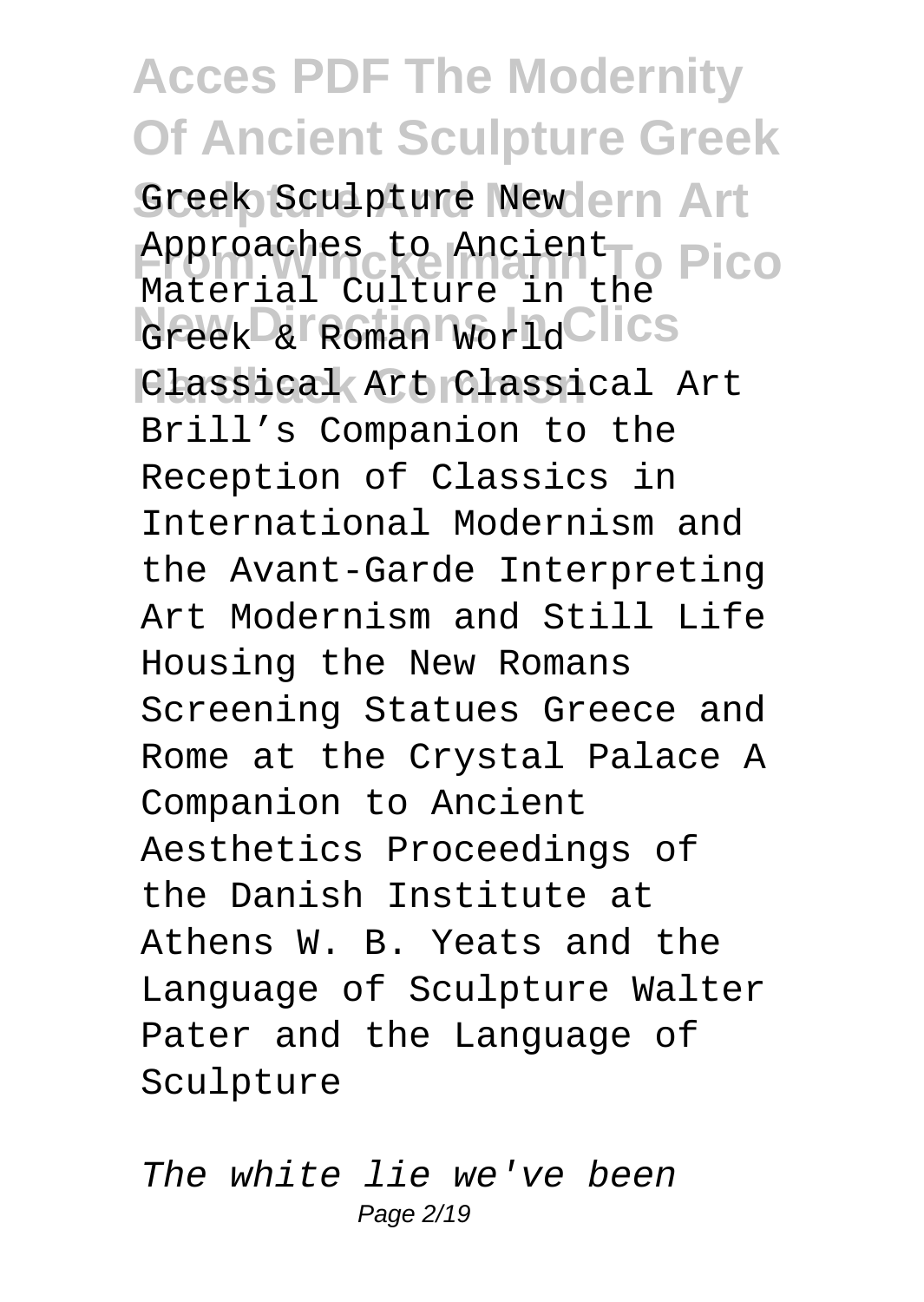told about Roman statues Art Prof Dame Mary Beard - **Pico**<br>Whitewage Charly Caulating **New Directions In Clics** in the Desert The Renaissance - the Age of Whiteness Ghostly Sculptures Michelangelo and Leonardo da Vinci (2/2) | DW Documentary Why Ancient Marble Statues Aren't Meant To Be Seen As "White" (HBO) Vestiges of an ancient Greek art form, preserved by catastrophe A History of the World in Eight Statues Presenting \"Propaganda: The Art of Political Indoctrination\" Venus Figurines: What do they mean? feat. The Dirt Ancient Greek Statues Were Not White | Gymnastics | ARTE Documentary **10 Most Mysterious Ancient Statues** Page 3/19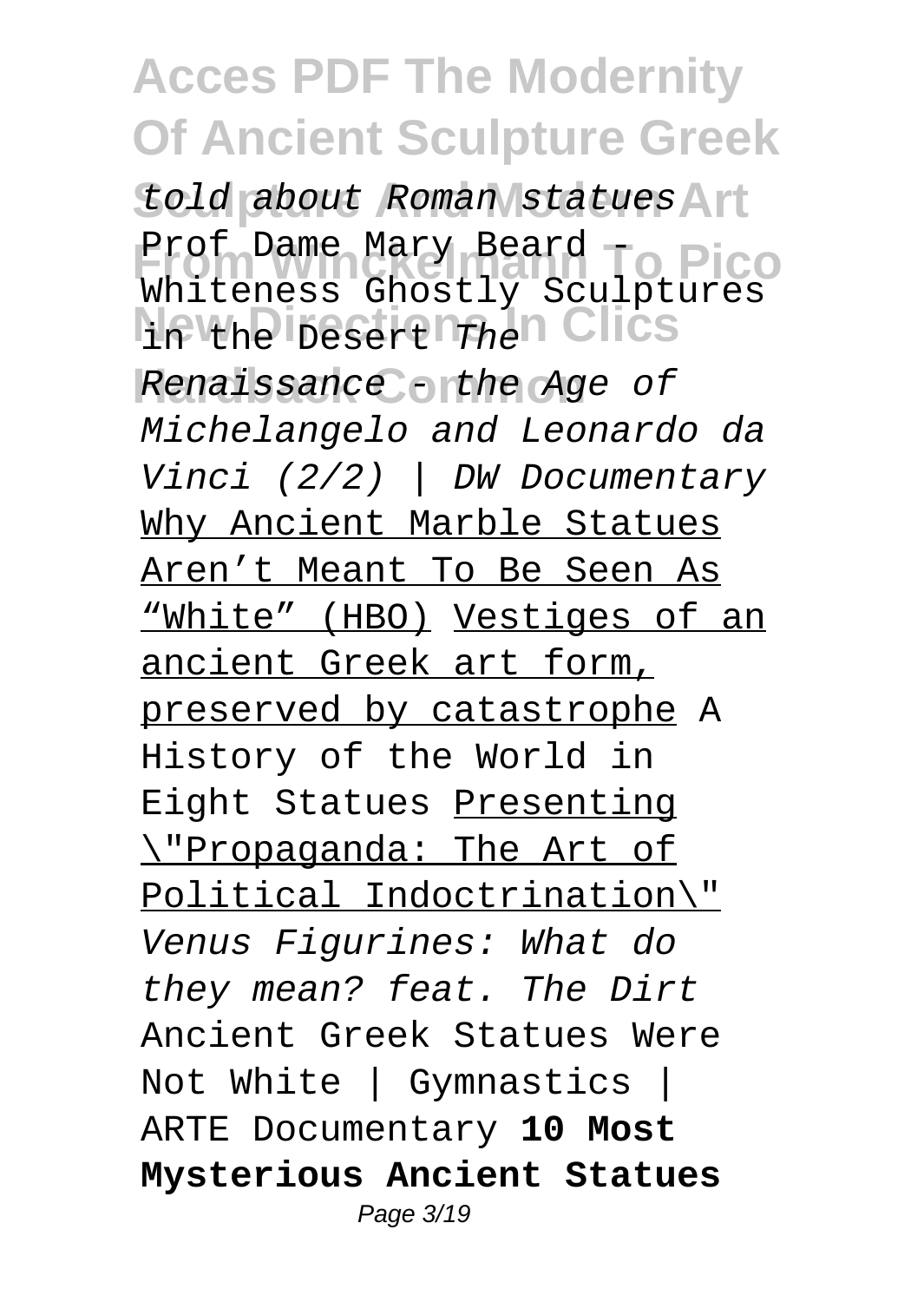$\texttt{fracing}$  the Colors of  $\texttt{nn}$  Art **From Winckelmann To Pico Ancient Sculpture Colors of Ancient Europe**

The Ancient Greeks and<sup>35</sup> Western Civilization: Then and Now, pt 1Steamboat Institute Path Forward 2017 Victor Davis Hanson The true colors of Augustus of Prima Porta

Victor Davis Hanson  $\sim$  The Conservative Forum ~ 2-7-2014WWI and the Lessons for Today - Victor Davis Hanson Chinese brush painting basics - gold fish Watch a Masterpiece Emerge from a Solid Block of Stone | Short Film Showcase Roman Sculpture and Colour: the \"Treu Head\" (Ancient Greek and Roman Color / Page 4/19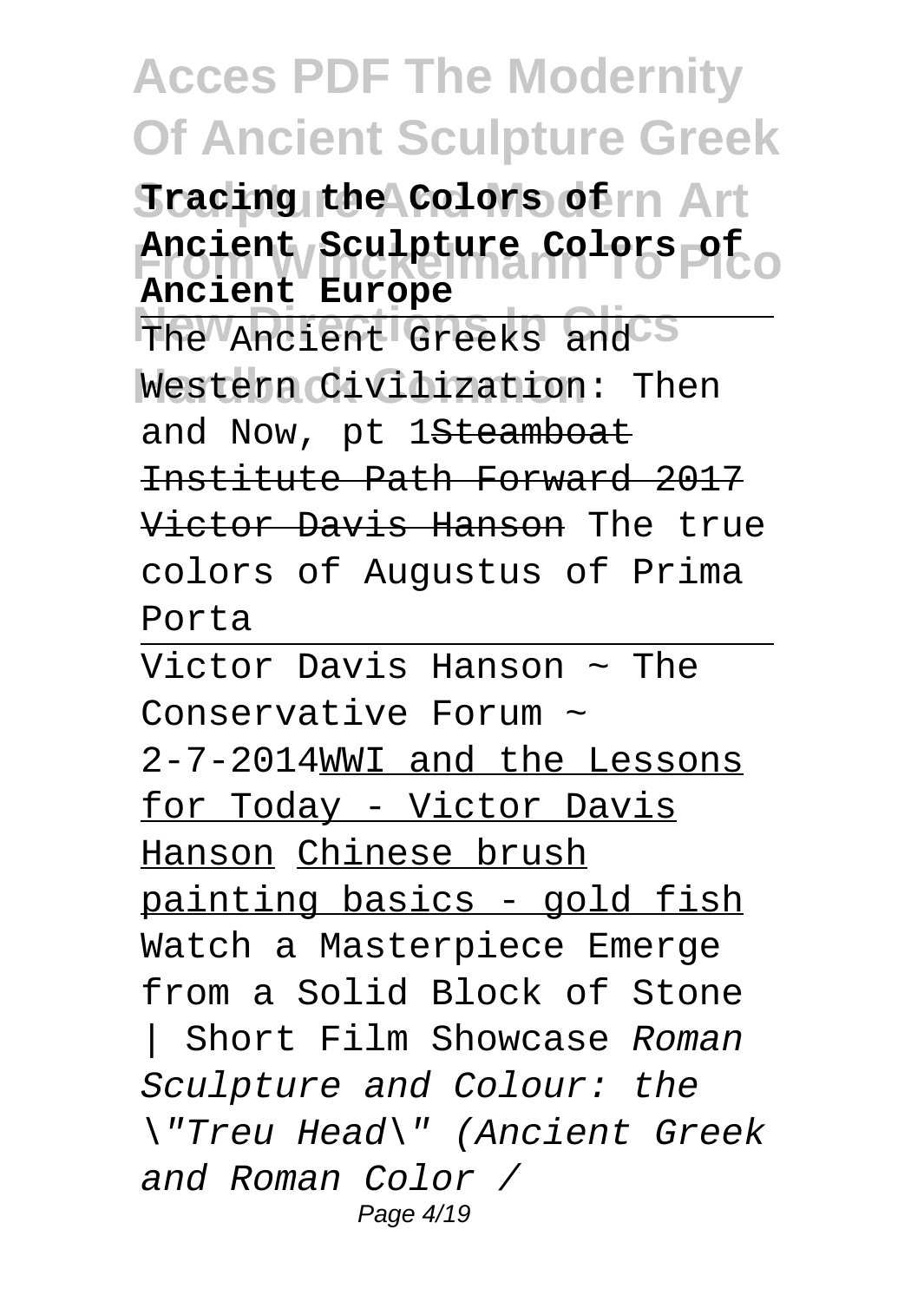Polychromy) The multifacial **From Winckelmann To Pico** modern sculpture - Professor Whitney Davish's In Clics conundrum in classical and

History of Modern Art Crash CourseWhitney Davis: Pictorial Art and Global Psychological Modernity The Depth of Indian Culture | Sadhguru **Flood Evidence Discovered Proving Viracocha Historicial Evidence in Ancient Lost city** Celebrating the East Building Twentieth-Century Art Series, Part 14: Modern Sculpture The people, history and culture of Uzbekistan - Traveling the Silk Road | DW Documentary Top 12 Ancient Greek Sculptures The Modernity Of Page 5/19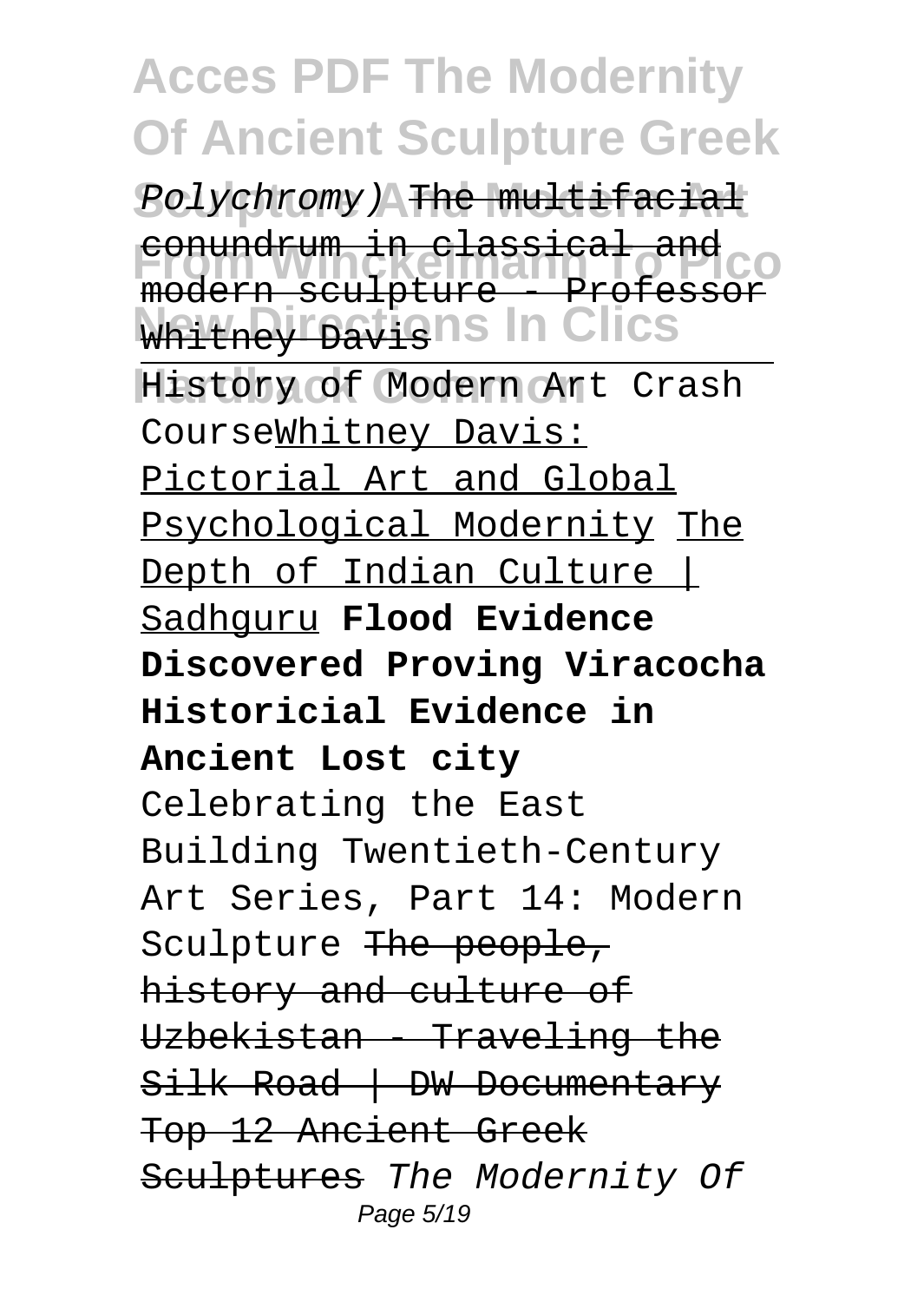**Ancient Sculpture odern Art Flizabeth Prettejohn's**<br>
important and novision; PICO new book argues otherwise: that ancient sculpture and important and revisionist modern art have been in constant dialogue since Johann Joachim Winckelmann invented the modern discipline of art history. It shows how ancient sculptures could inspire artists such as Rodin, Leighton or Picasso, and how modern artworks could help to interpret sculptors such as Pheidias and Praxiteles.

The Modernity of Ancient Sculpture: Greek Sculpture and  $\ldots$ Elizabeth Prettejohn s Page 6/19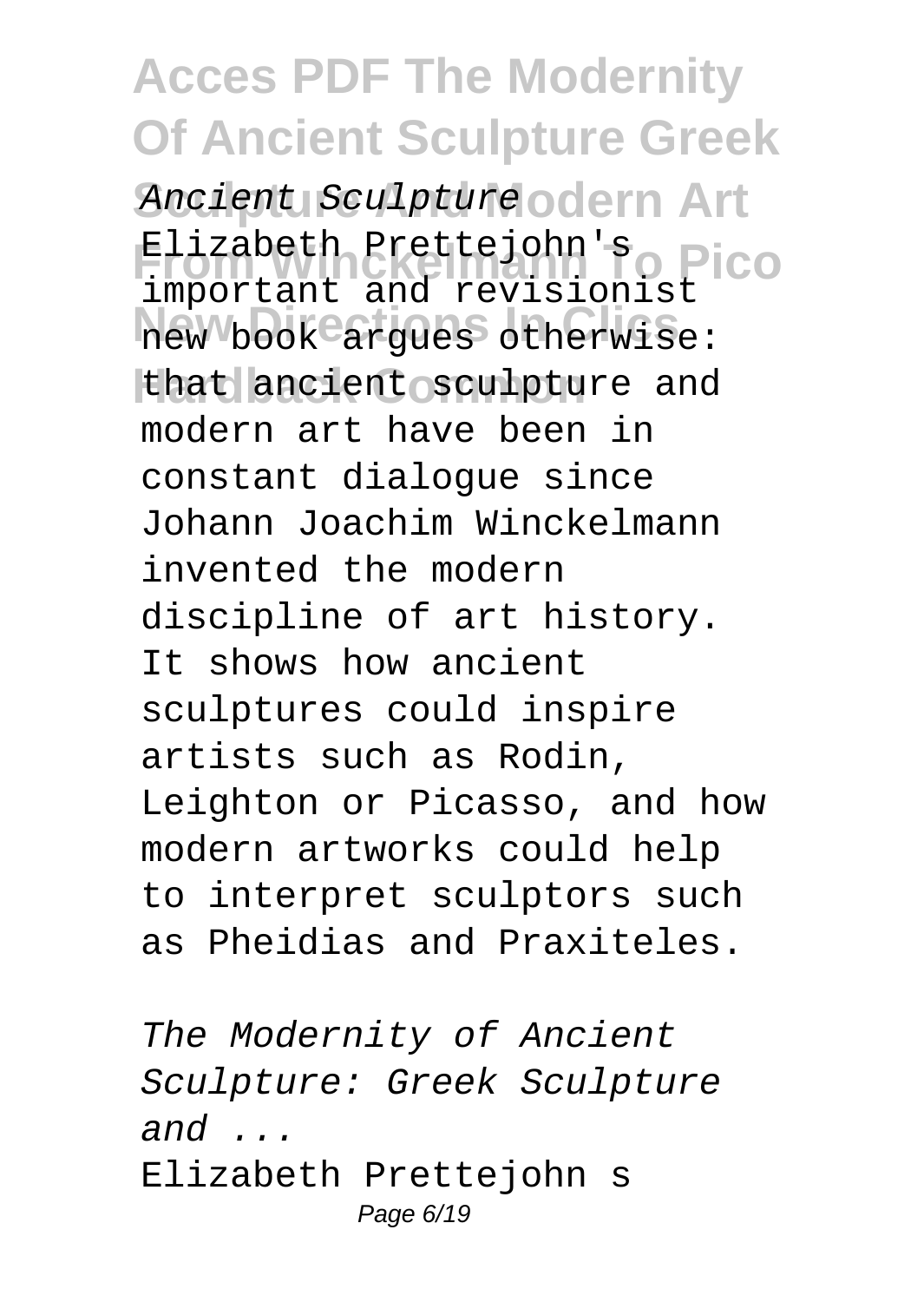important and revisionist new book argues otherwise:<br>that ancient sculpture and modern art have been in<sup>s</sup> constant dialogue since new book argues otherwise: Johann Joachim Winckelmann invented the modern discipline of art history. It shows how ancient sculptures could inspire artists such as Rodin, Leighton or Picasso, and how modern artworks could help to interpret sculptors such as Pheidias and Praxiteles.

The Modernity of Ancient Sculpture: Greek Sculpture and  $\ldots$ Buy The Modernity of Ancient Sculpture: Greek Sculpture and Modern Art from Page 7/19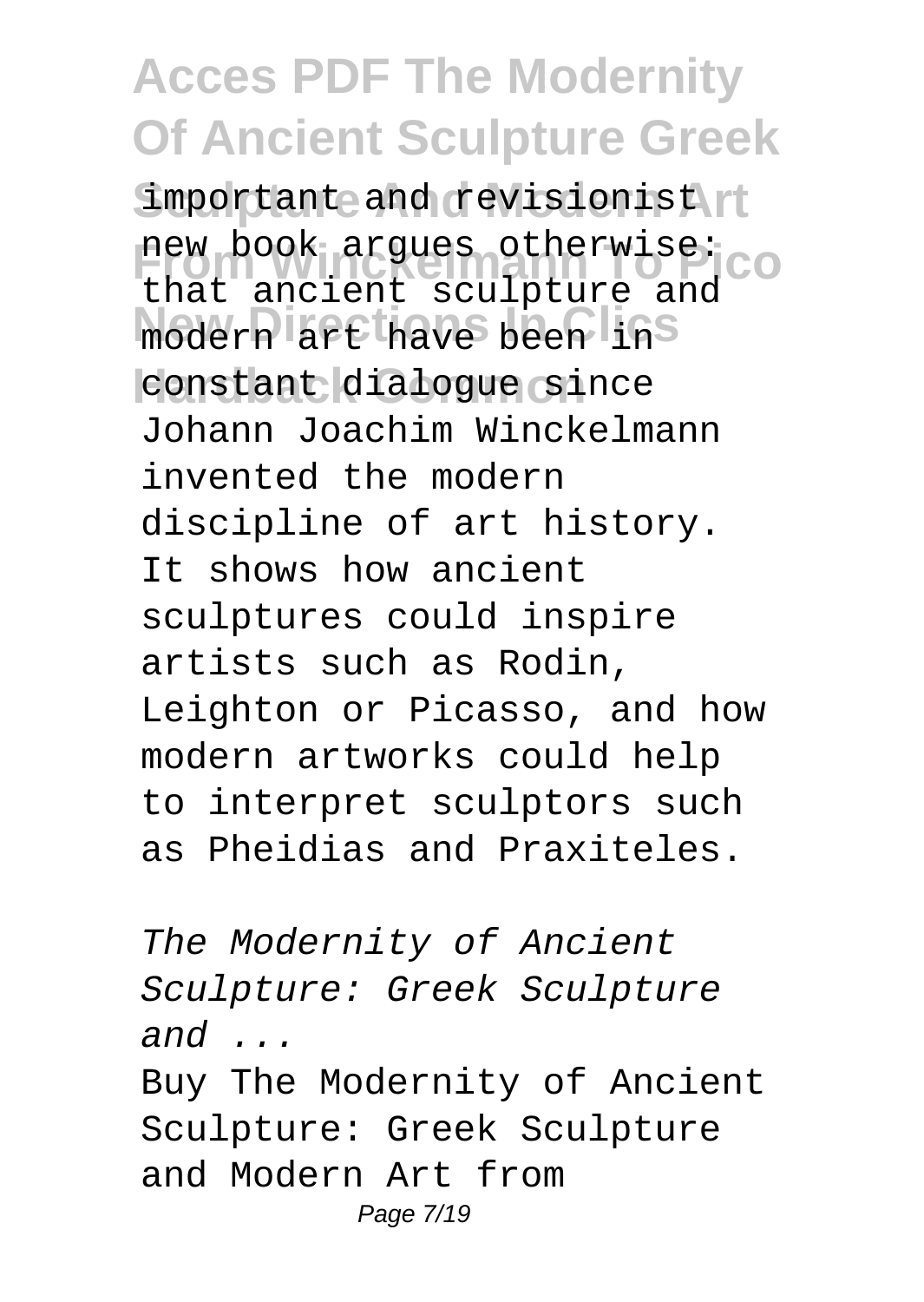Winckelmann to Picasso<sub>(New</sub> **Pirections in Classics** Pico Prettejohn, Duncan F.lics Kennedy, Charles Martindale Series) by Elizabeth (ISBN: 9781848859029) from Amazon's Book Store. Everyday low prices and free delivery on eligible orders.

The Modernity of Ancient Sculpture: Greek Sculpture  $and$  ...

The excitement of modern art is often seen to lie in its radical break with the past. But according to one standard narrative, the modern discipline of art history began only with a study of ancient art and sculpture. Johann Joachim Page 8/19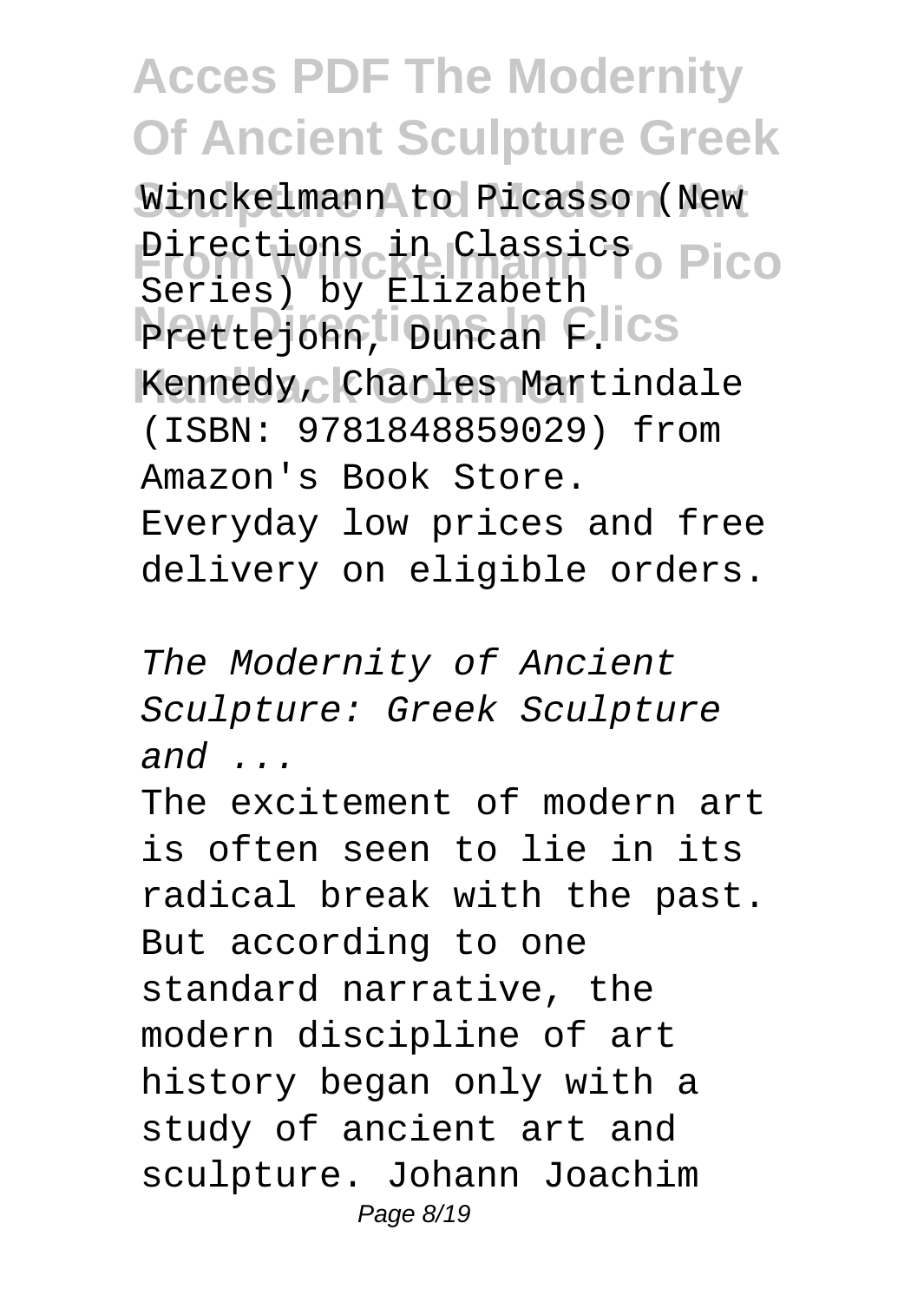Winckelmann's History of the Art of Antiquity, first Pico precedent for the historical study of the visual arts, published in 1764, set the and is still the dominant method in art history today.

The Modernity of Ancient Sculpture: Greek Sculpture  $and$  ...

The Modernity of Ancient Sculpture book. Read reviews from world's largest community for readers. Modernism in the visual arts has been defined as a libe...

The Modernity of Ancient Sculpture: Greek Sculpture and ...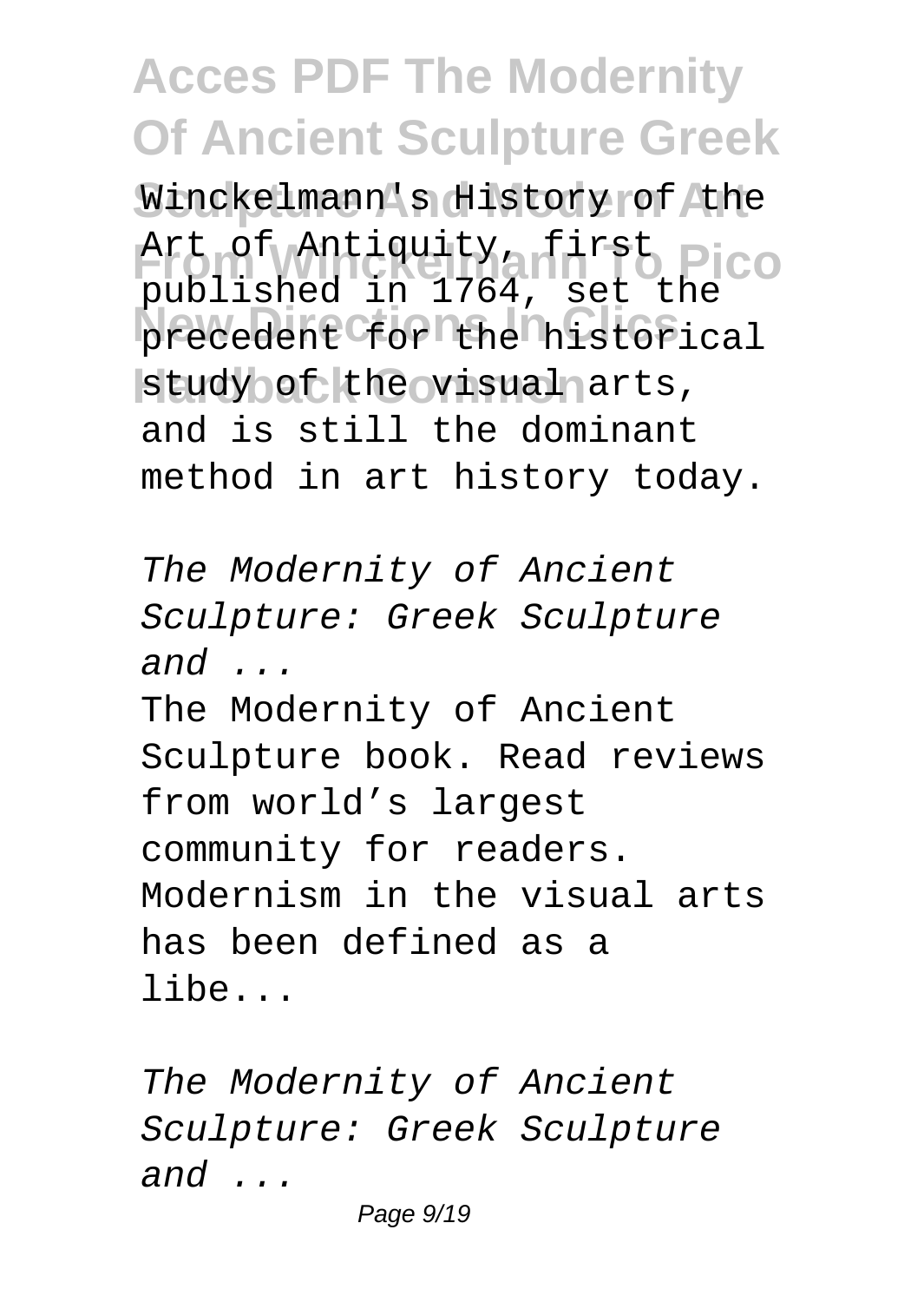The Modernity of Ancient Art Sculpture : Greek Sculpture o Winckelmann to Picasso. S/ Prettejohn, CE. II. B. Tauris, and Modern Art from 2012. 302 p. (New Directions in Classics Series).

The Modernity of Ancient Sculpture - Research Database ... The modernity of ancient sculpture: Greek sculpture and modern art from Winckelmann to Picasso, Elizabeth Prettejohn, London; New York: I. B. Tauris, 2012. 320 p. ill. ISBN 9781848859029. £57.50 / \$95.00 (hardcover) - Volume 38 Issue 4 - Roberto C. Ferrari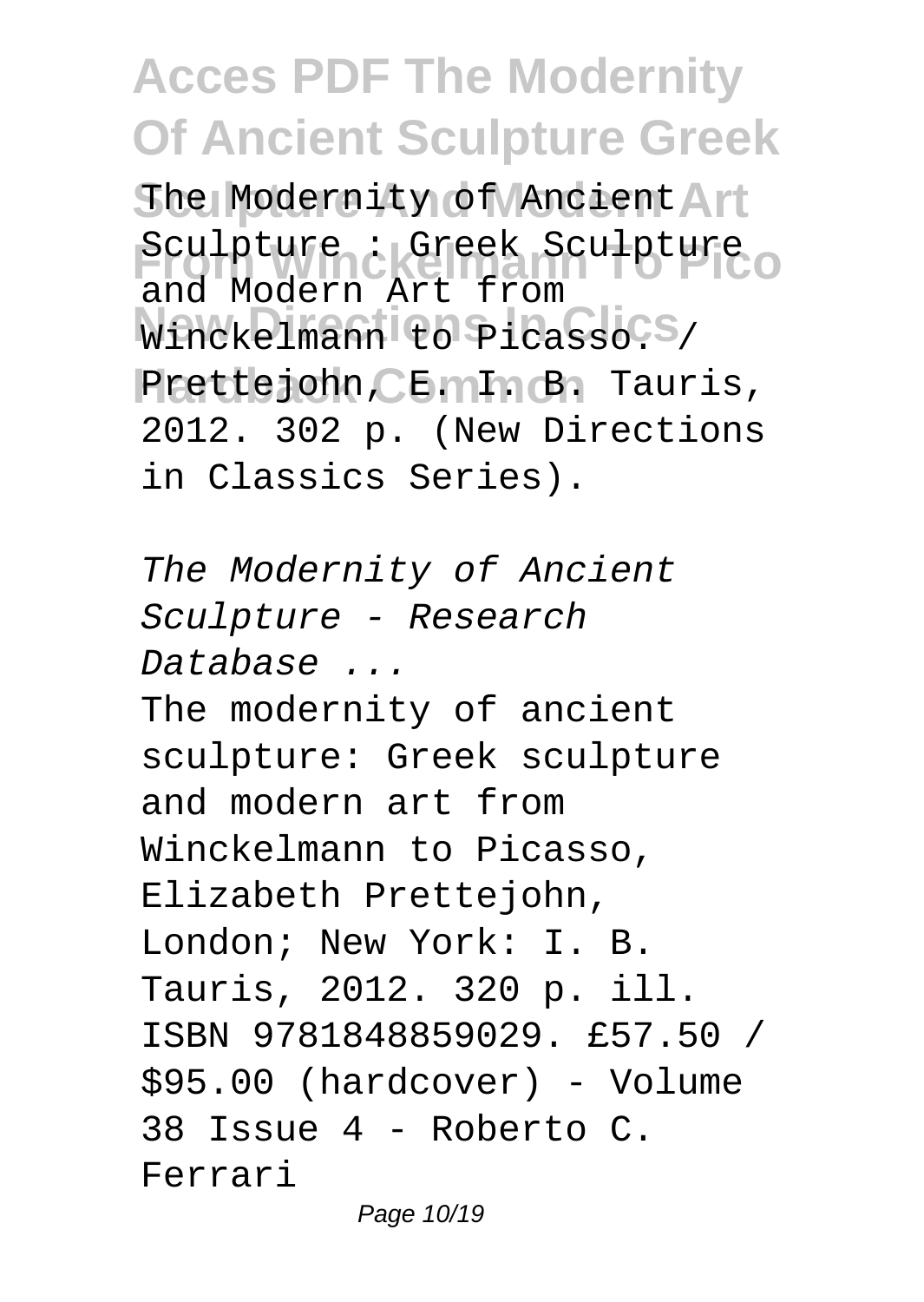**Acces PDF The Modernity Of Ancient Sculpture Greek Sculpture And Modern Art** The modernity of ancient<br>
The modernity of ancient<br>
The modernity of ancient<br>
The modernity of ancient **New Directions In Clics** Buy The Modernity of Ancient sculpture: Greek sculpture Sculpture by Elizabeth Prettejohn from Waterstones today! Click and Collect from your local Waterstones or get FREE UK delivery on

orders over £20.

The Modernity of Ancient Sculpture by Elizabeth Prettejohn ... The Modernity of Ancient Sculpture. Modernism in the visual arts has been defined as a liberation from the classical inheritance. The excitement of modern art. Last Updated : GMT 13:26:15. Page 11/19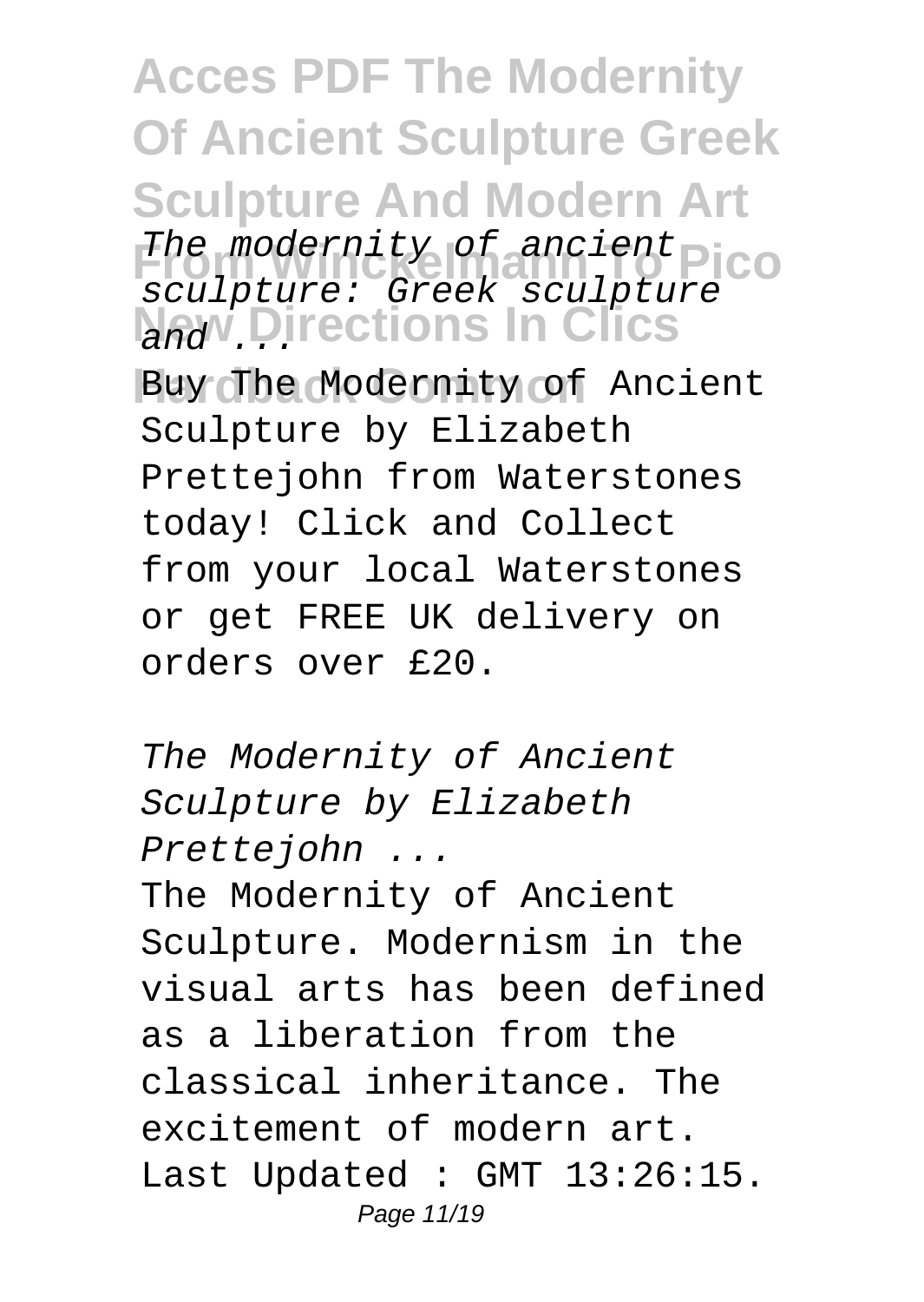Breaking News Home Sport Art **Culture Business**<br>Entertainment Guann To Pico Travel Decor News Media<sup>S</sup> **Hardback Common** Education Women Science And Entertainment Style Health Technology Environment Blog ...

The Modernity of Ancient Sculpture - Almaghrib Today Buy The Modernity of Ancient Sculpture: Greek Sculpture and Modern Art from Winckelmann to Picasso (New Directions in Classics) by Prettejohn, Elizabeth (2012) Paperback by Elizabeth Prettejohn (ISBN: ) from Amazon's Book Store. Everyday low prices and free delivery on eligible orders.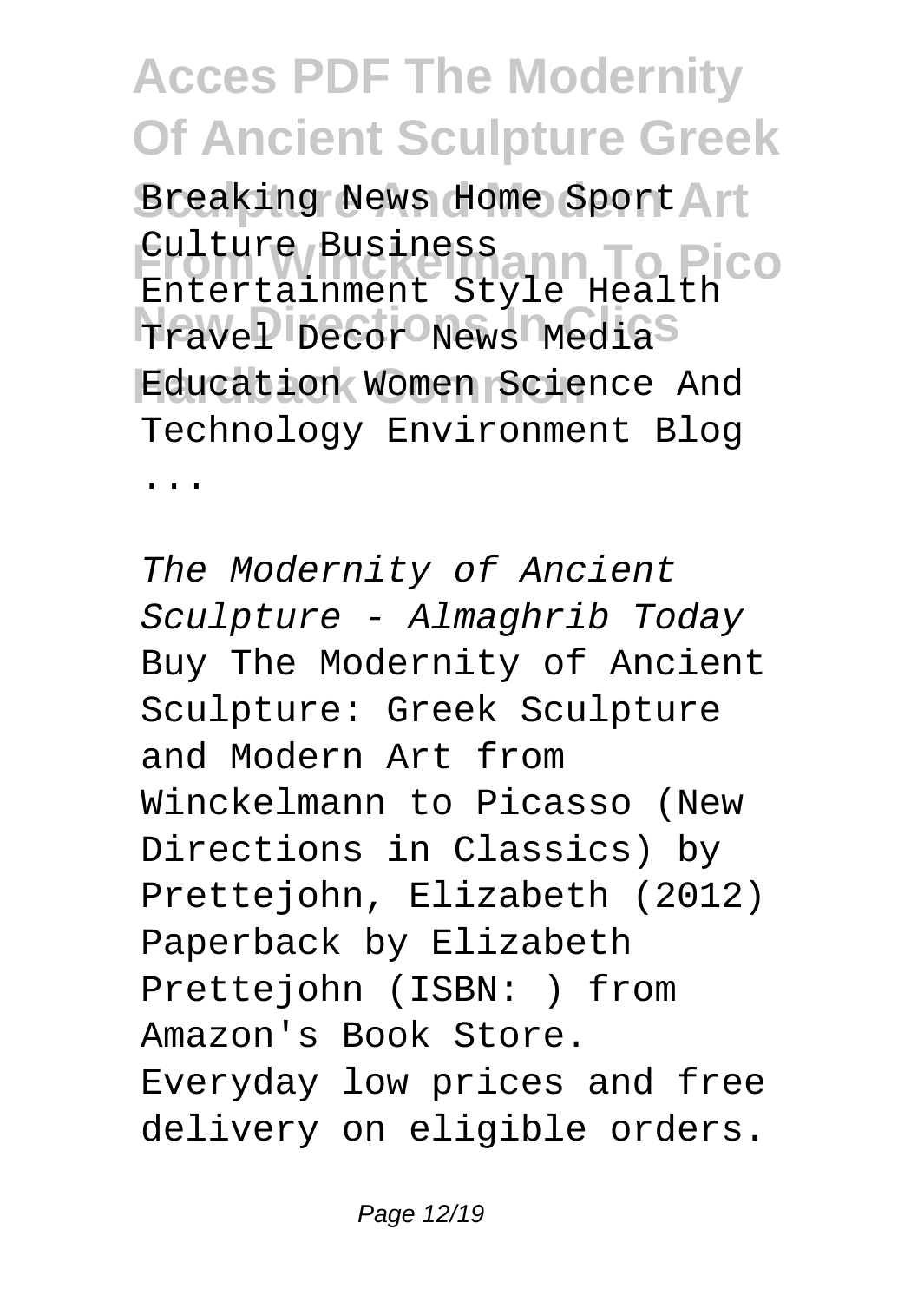The Modernity of Ancient Art Sculpture: Greek Sculpture **Examples** of the fascination of ancient Greek and ancient  $and$ Roman art exercised on Picasso could be the series of drawings Nessus and Deianeira from 1920 or the figure of the Minotaur, which often appears in Picasso's drawings and sketches. Reflecting the strong relationship between modern artists and Greek and Roman art, the sculptor Auguste Rodin demonstrated through his fruitful artistic production an explosive engagement with ancient statuary.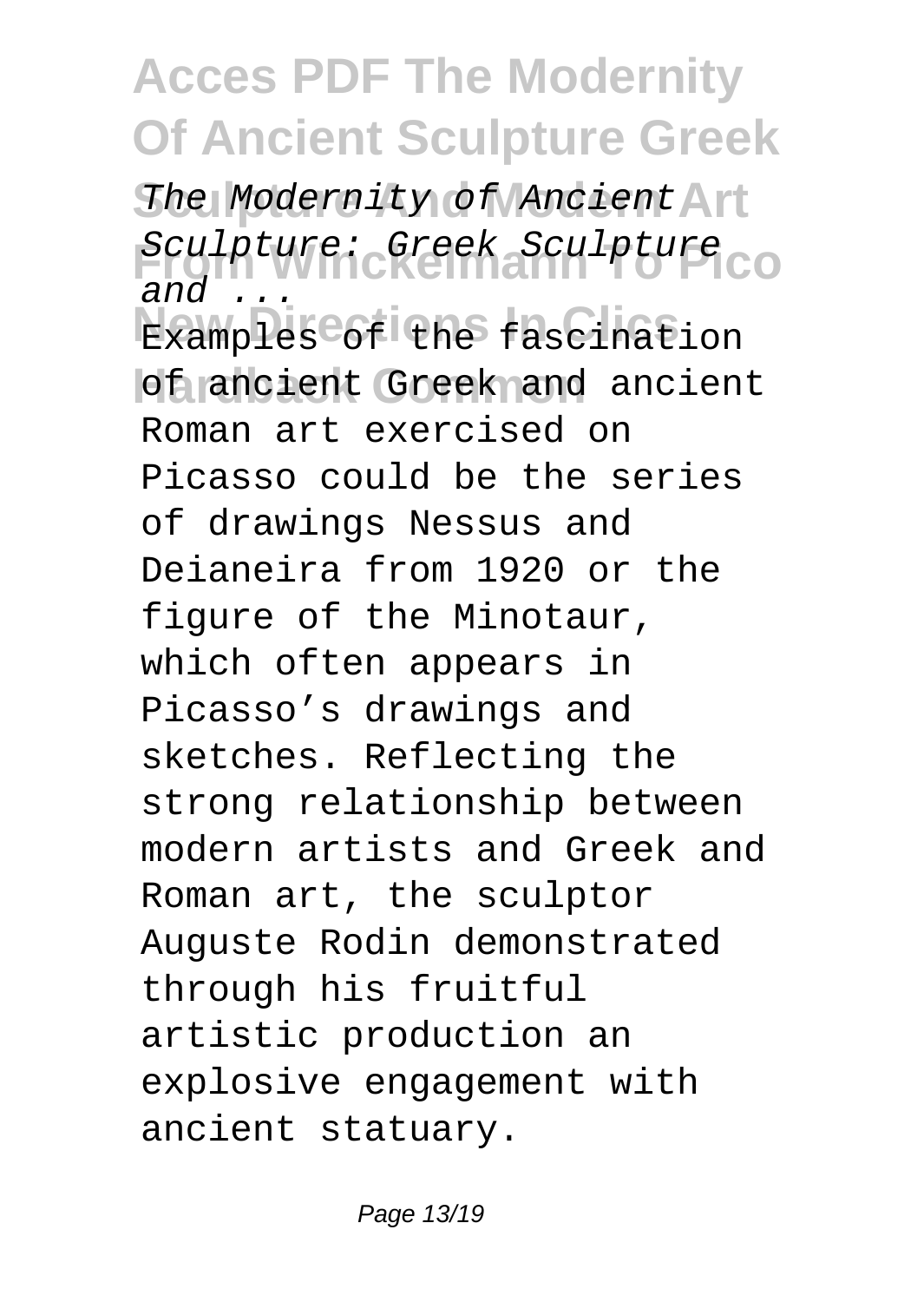How Ancient Art Influenced Modern Art | Ancient & Pico **New Directions In Clics** Elizabeth Prettejohn's important and revisionist Oriental new book argues otherwise: that ancient sculpture and modern art have been in constant dialogue since Johann Joachim Winckelmann invented the modern discipline of art history. It shows how ancient sculptures could inspire artists such as Rodin, Leighton or Picasso, and how modern artworks could help to interpret sculptors such as Pheidias and Praxiteles.

The Modernity of Ancient Sculpture : Elizabeth Page 14/19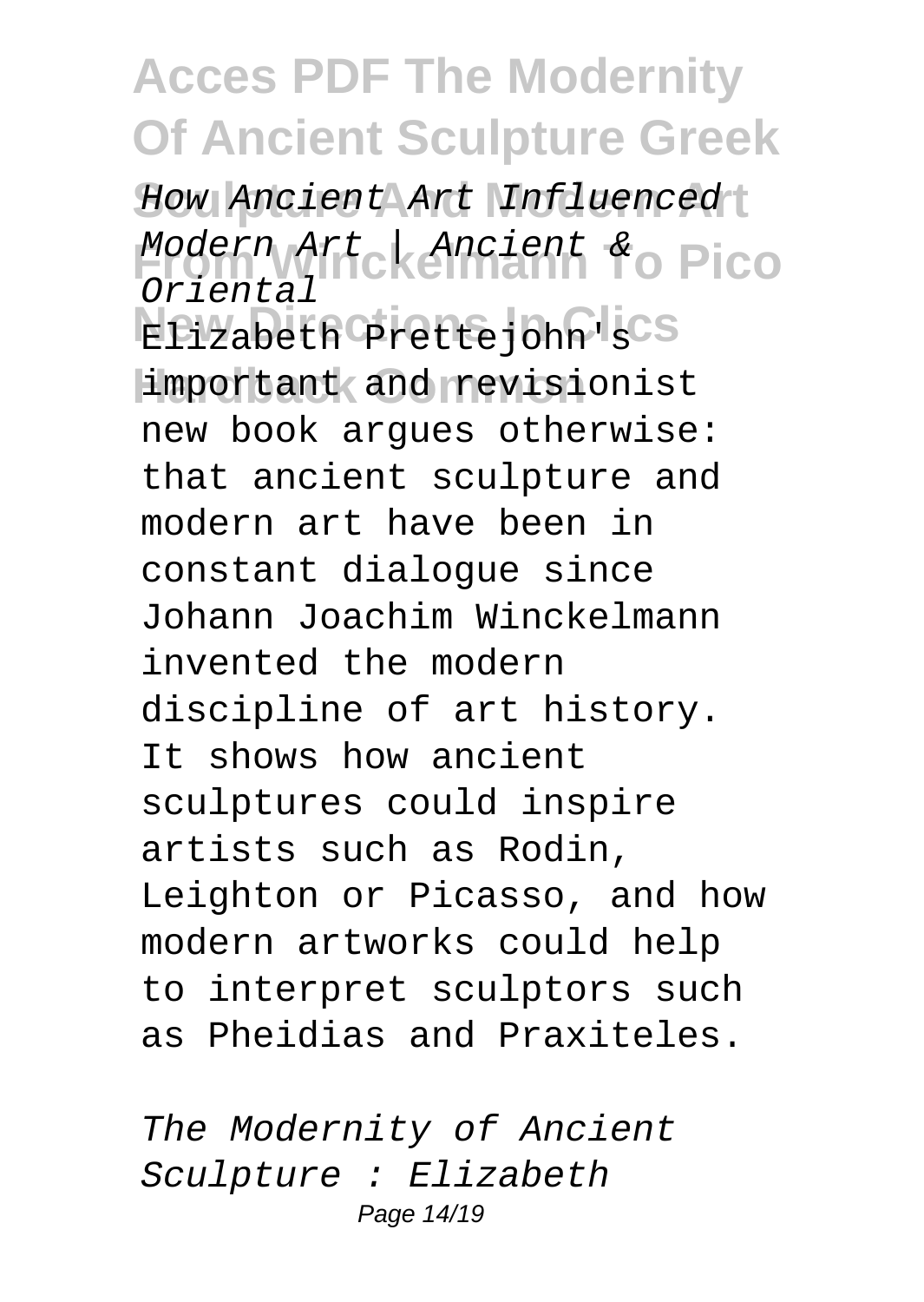#### **Acces PDF The Modernity Of Ancient Sculpture Greek Prettejohn And Modern Art From Winckelmann To Pico** Modernism in the visual arts liberation from the Clics classical inheritance. The has been defined as a excitement of modern art is often seen to lie in its radical break with the past. But according to one standard narrative, the modern discipline of art history began only with a study of ancient art and sculpture.

The Modernity of Ancient Sculpture - Elizabeth Prettejohn ...

Some modern sculpture forms are now practiced outdoors, as environmental art and environmental sculpture, Page 15/19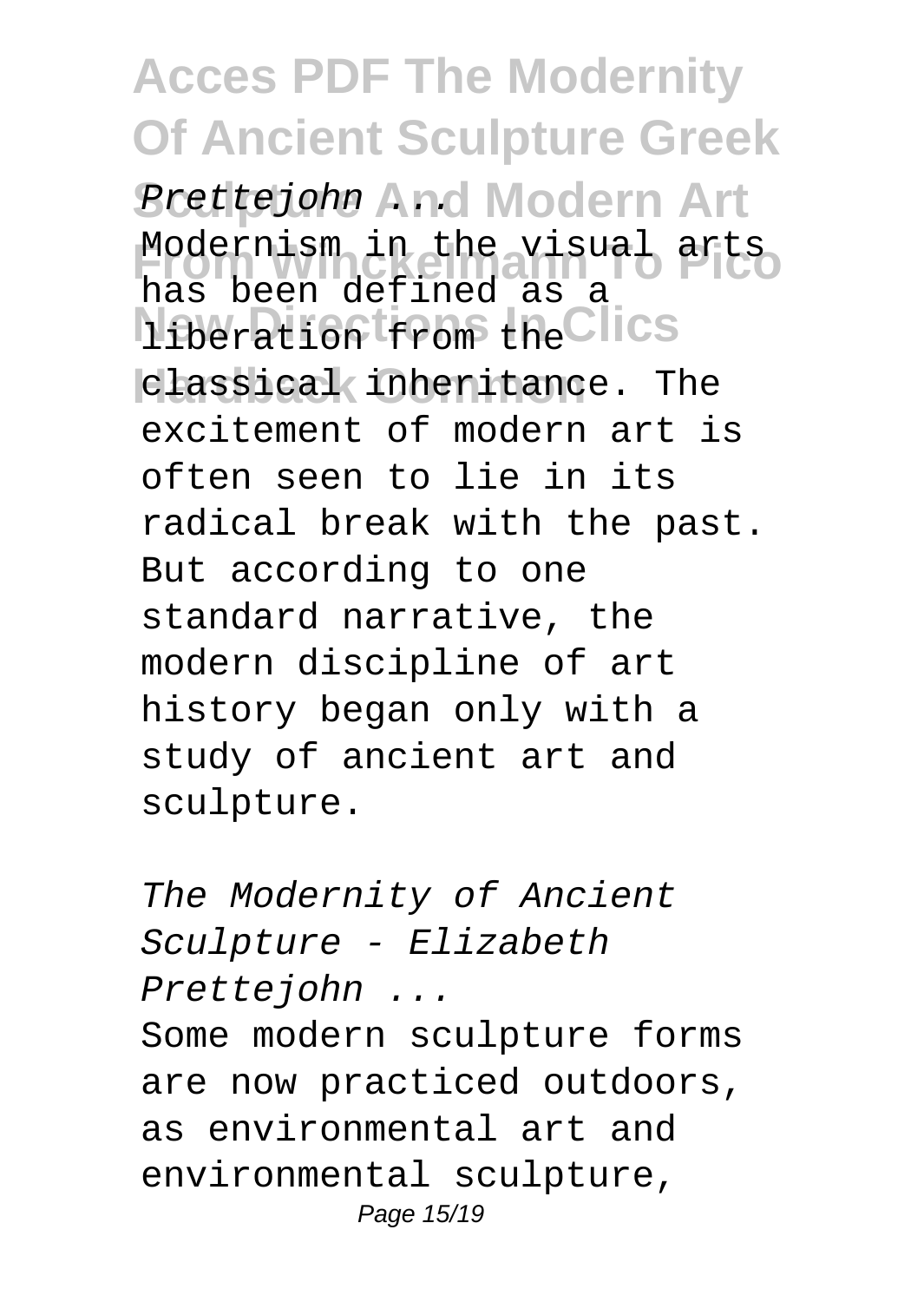Sften in full view of m Art **Spectators.** Light sculpture, site-specific<sup>art</sup> also often make use of the environment. street art sculpture and Ice sculpture is a form of ephemeral sculpture that uses ice as the raw material. It is popular in China, Japan, Canada, Sweden, and Russia.

Sculpture - Wikipedia Elizabeth Prettejohn's important and revisionist new book argues otherwise: that ancient sculpture and modern art have been in constant dialogue since Johann Joachim Winckelmann invented the modern discipline of art history. Page 16/19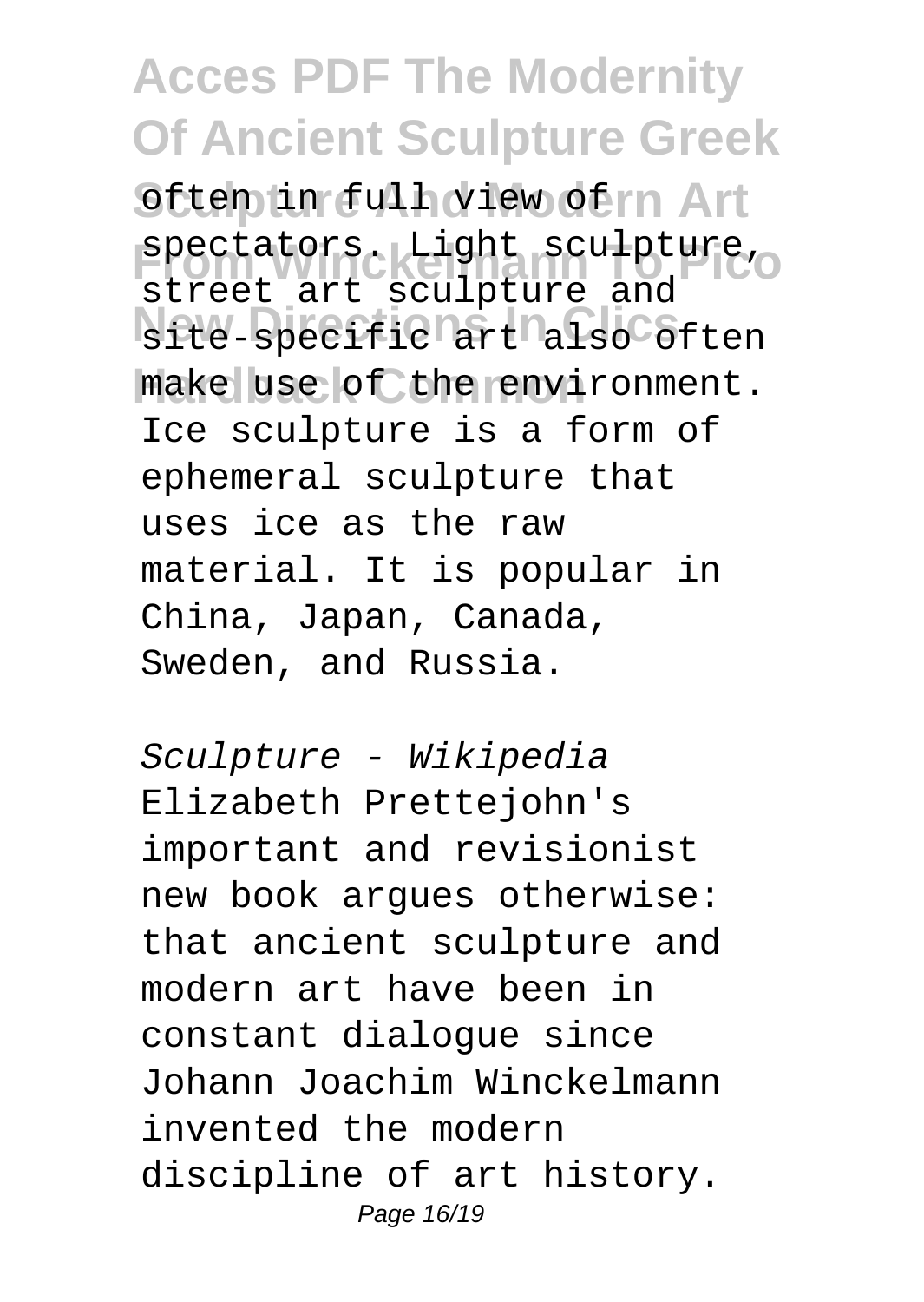It shows how ancientern Art **From Winches** could inspire Pico **New Directions In Clics** Leighton or Picasso, and how **Hardback Common** modern artworks could help artists such as Rodin, to interpret sculptors such as Pheidias and Praxiteles.

Amazon.com: The Modernity of Ancient Sculpture: Greek ... Modernism refers to a global movement in society and culture that from the early decades of the twentieth century sought a new alignment with the experience and values of modern industrial life.

Modernism – Art Term | Tate The Modernity of Ancient Sculpture, University of Page 17/19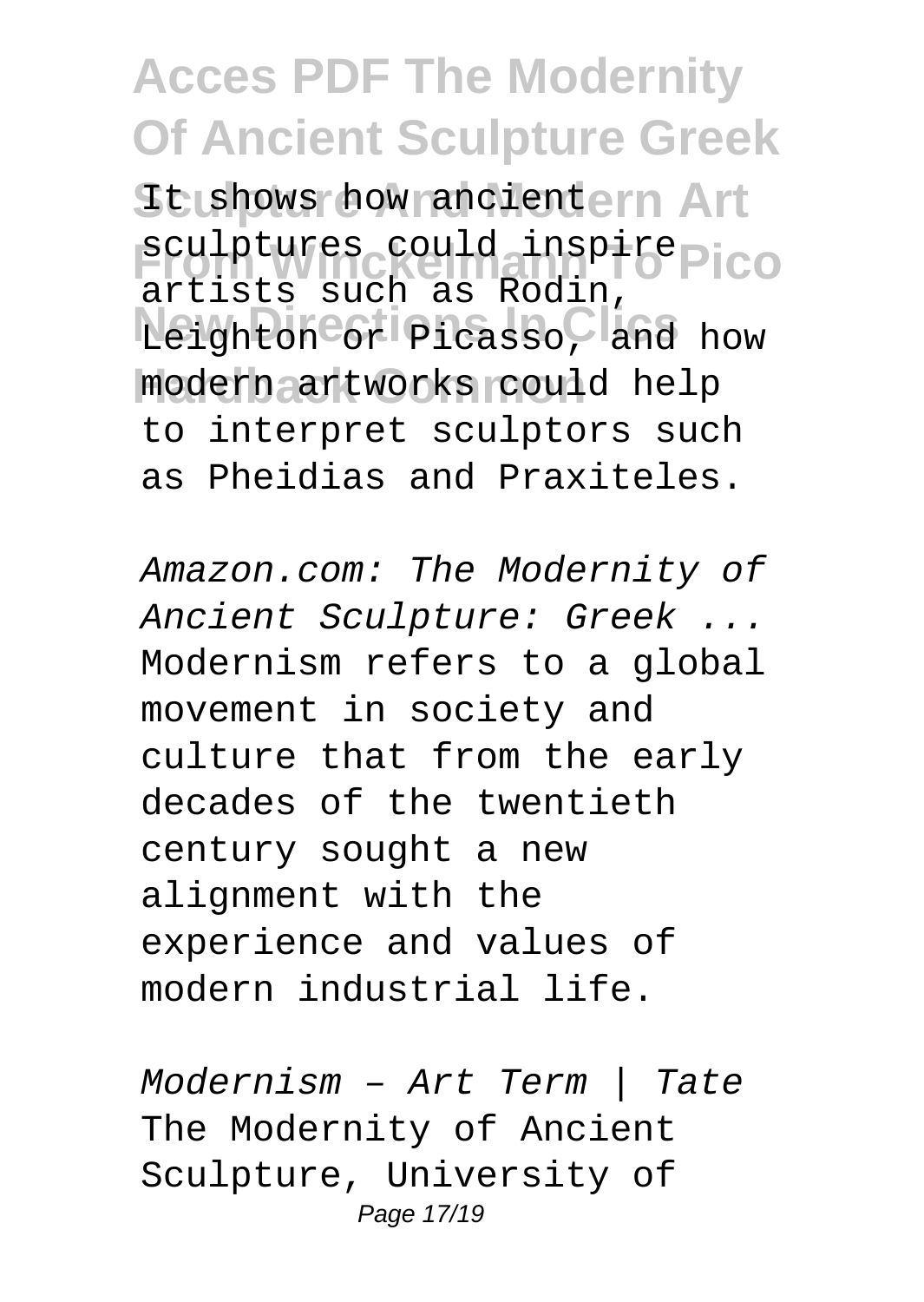Bristol. Activity: **Odern Art** Participating in orn To Pico Conference participation. Person(s) Jason Edwards organising an event Speaker, 25 Jul 2009. History of Art; Activity details. Type: Conference participation: Conference. Conference: The Modernity of Ancient Sculpture, University of Bristol:

The Modernity of Ancient Sculpture, University of Bristol ... Get this from a library! The modernity of ancient sculpture : Greek sculpture and modern art from Winckelmann to Picasso. [Elizabeth Prettejohn] -- Page 18/19